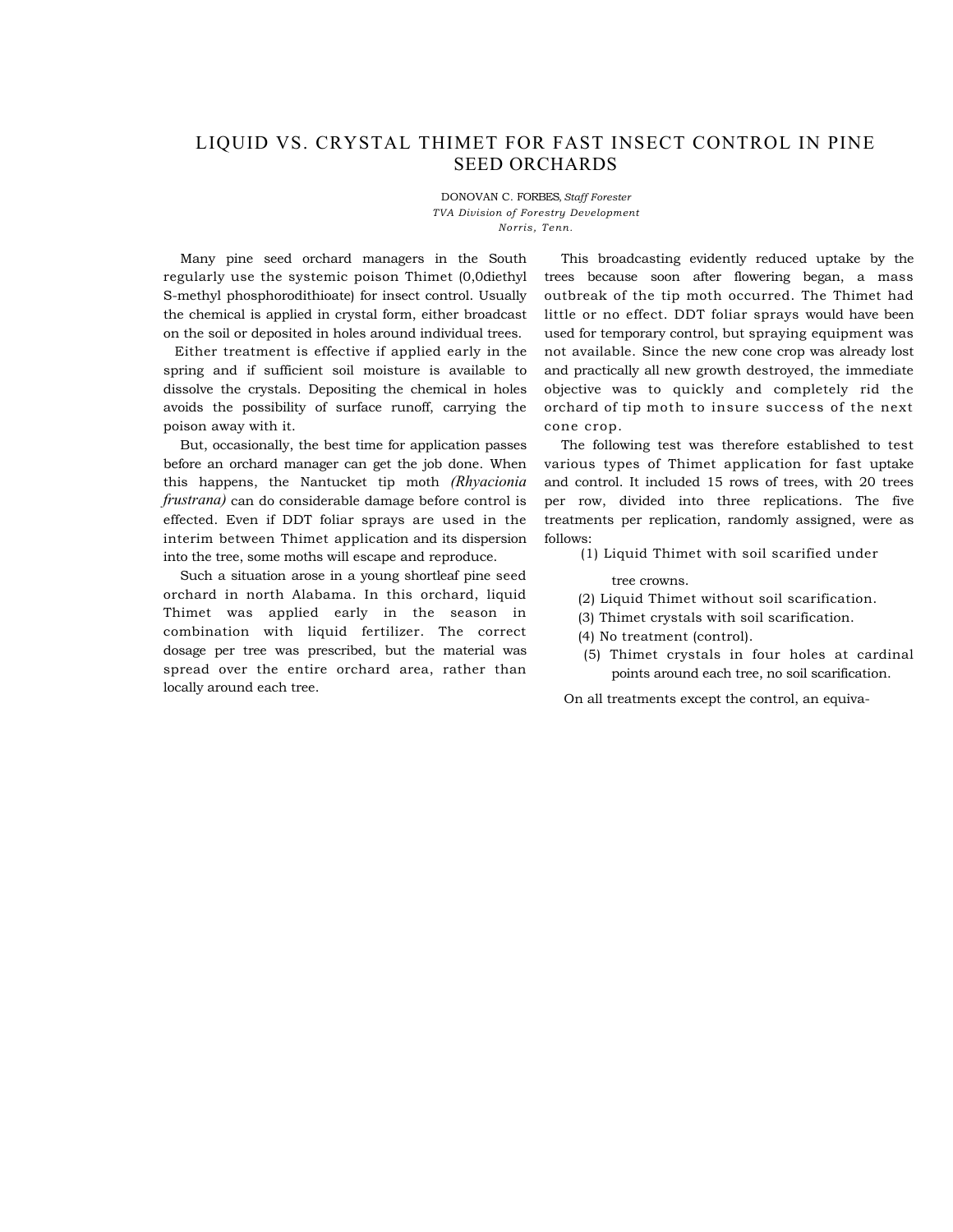lent of 4 ounces of crystalline Thimet (10-percent phorate) was applied per tree. The liquid Thimet was applied by a local liquid-fertilizer contractor. He assured accurate delivery to each tree by maintaining 8 pounds of pressure on his 1,000-gallon tank, then limiting flow to a predetermined interval. In this treatment, 1 gallon of liquid was applied in 10 seconds. Liquid was delivered by two open hoses, one man to a hose. When both men were in position, one to a tree, they called to the operator who opened the valve for the proper interval. After cutoff, hoses were trained under the trees until all flow stopped. A call to the operator was the signal to move ahead. Regular checks showed the calibration to be correct.

Soil scarification was included in the test because the orchard had a dense grass cover. Crown shading had not inhibited its growth to any extent.

Holes for treatment No. 5 were dug with a tree planting bar and were approximately 6 inches deep. They were covered and tamped after depositing the crystals.

Phorate, the active ingredient in Thimet, is one of the more toxic insecticides. Consequently, trying to protect those applying this chemical and animals in the area prompted the following precautions:

- 1. Workers wore protective clothing, including respirators, rubber gloves, goggles, and hats, so that the skin was completely covered.
- 2. Workers took showers immediately after applying the poison.
- 3. Thimet crystals applied to the soil surface were mulched to prevent scattering of crystals and to reduce danger of animal contact. Liquid and crystals in holes offered no problem since they were both under the soil surface within a short time.
- 4. Treatments were applied on a day with little or no wind.

Measurements were taken 1 month and 2 months after treatment. A branch selected at random on each tree was measured, and the total number of new tips and those killed by tip moth were tallied. Dead tips were removed during the first measurement, so only new or previously unaffected tips were measured the second time.

## **Results**

Analyses of variance were run on percent kill transformed to arc sine values (table 1) . Treatment means were then compared, using Tukey's test (with modifications by Snedecor) (table 2).

|  | Treatment | Measurement $1(8/1/68)$<br>replication |      |      | Measurement $2(9/11/68)$<br>replication |      |      |
|--|-----------|----------------------------------------|------|------|-----------------------------------------|------|------|
|  |           |                                        |      | 3    |                                         | ິ    |      |
|  |           | 26.9                                   | 27.4 | 17.4 | 3.3                                     | 2.3  | 6.3  |
|  |           | 41.2                                   | 10.6 | 12.5 | 6.4                                     | 6.9  | 9.5  |
|  | з         | 63.7                                   | 34.0 | 21.9 | 17.9                                    | 8.7  | 0.7  |
|  | 4         | 80.3                                   | 67.5 | 47.0 | 54.5                                    | 44.3 | 63.6 |
|  | 5         | 73.0                                   | 63.4 | 58.0 | 37.9                                    | 27.8 | 33.3 |

TABLE 2.-Results of Tukey's "D" test on transformed percent kill mean values by treatment and measurement date with a combined value included

| Measurement $1(8/1/68)$<br>Treatment $D = 13.49$ |       | Measurement $2(9/11/68)$<br>Treatment $D = 15.01$ |       | Combined              |       |
|--------------------------------------------------|-------|---------------------------------------------------|-------|-----------------------|-------|
|                                                  |       |                                                   |       | Treatment $D = 11.47$ |       |
| 4                                                | 54.06 | 4                                                 | 47.40 |                       | 50.73 |
| 5                                                | 53.69 | 5                                                 | 35.02 |                       | 44.35 |
| 3                                                | 38.84 | 9                                                 | 15.94 |                       | 27.25 |
|                                                  | 29.15 | 3                                                 | 15.66 |                       | 21.24 |
|                                                  | 26.54 |                                                   | 11.20 |                       | 20.18 |